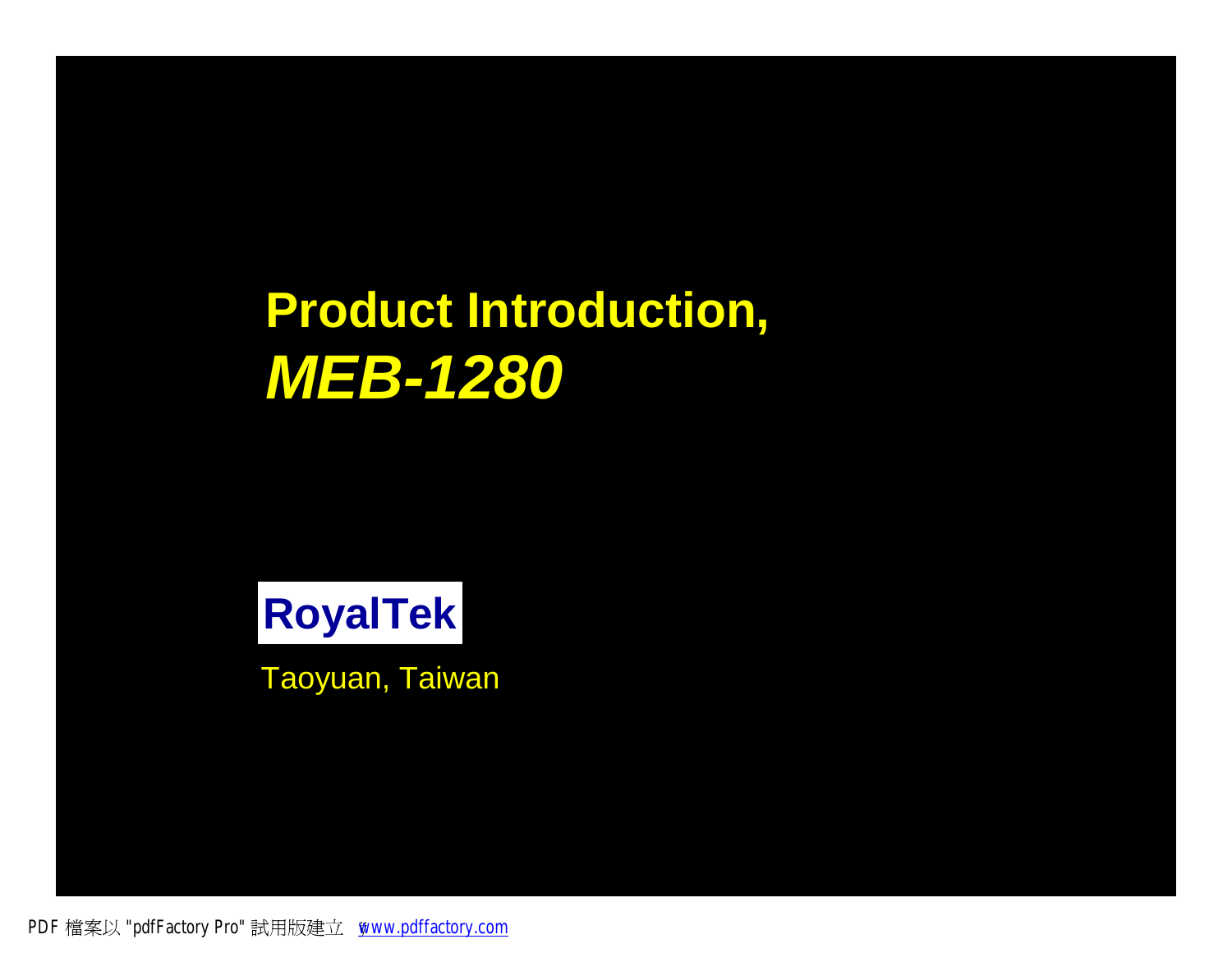

#### • **MEB-1280 Introduction**

- Images & Dimension
- Features
- General Specification
- Design Appendix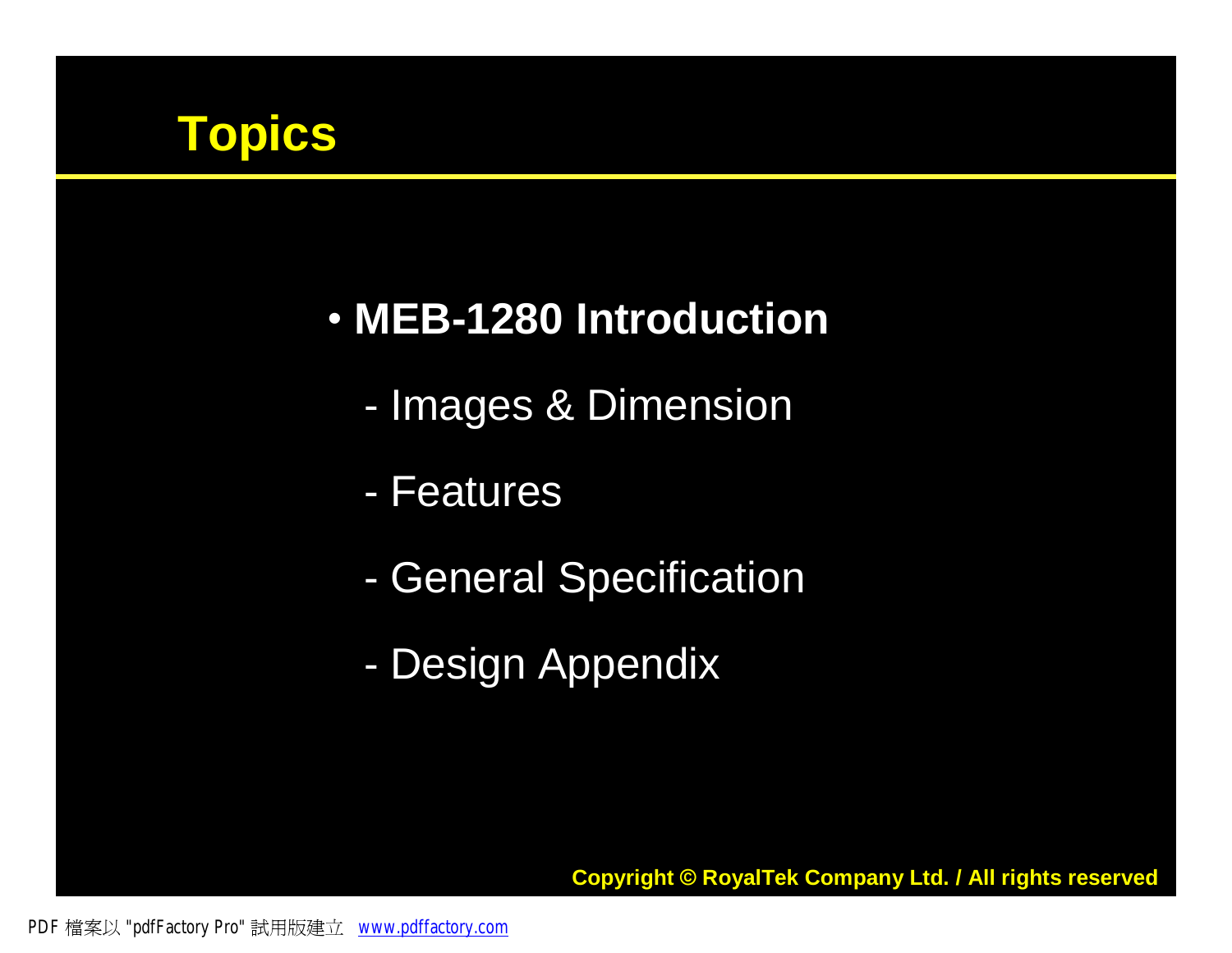#### **MEB-1280 Images & Dimension**





#### **Note,**

**the dimension is now customized for customers.**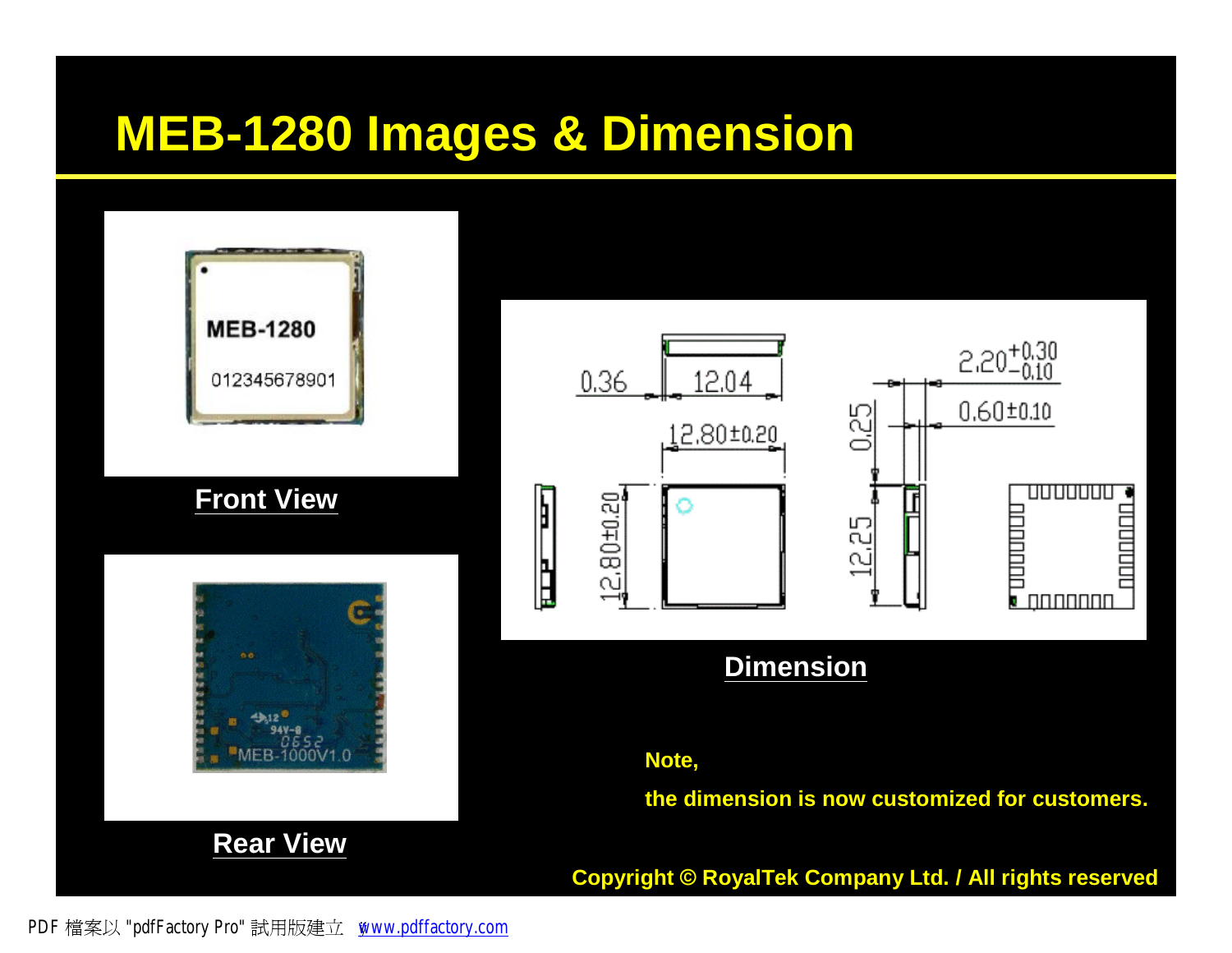#### **MEB-1280 Features**

- 32 parallel channels
- SMT type with stamp holes
- High quality stereo audio output
- TCXO design
- 0.1 second reacquisition time
- NMEA-0183 compliant protocol/ customize protocol
- Enhanced algorithm for navigation stability
- Excellent sensitivity for urban canyon and foliage environments.
- DGPS (WAAS, EGNOS ) support
- Auto recovery while RTC crashes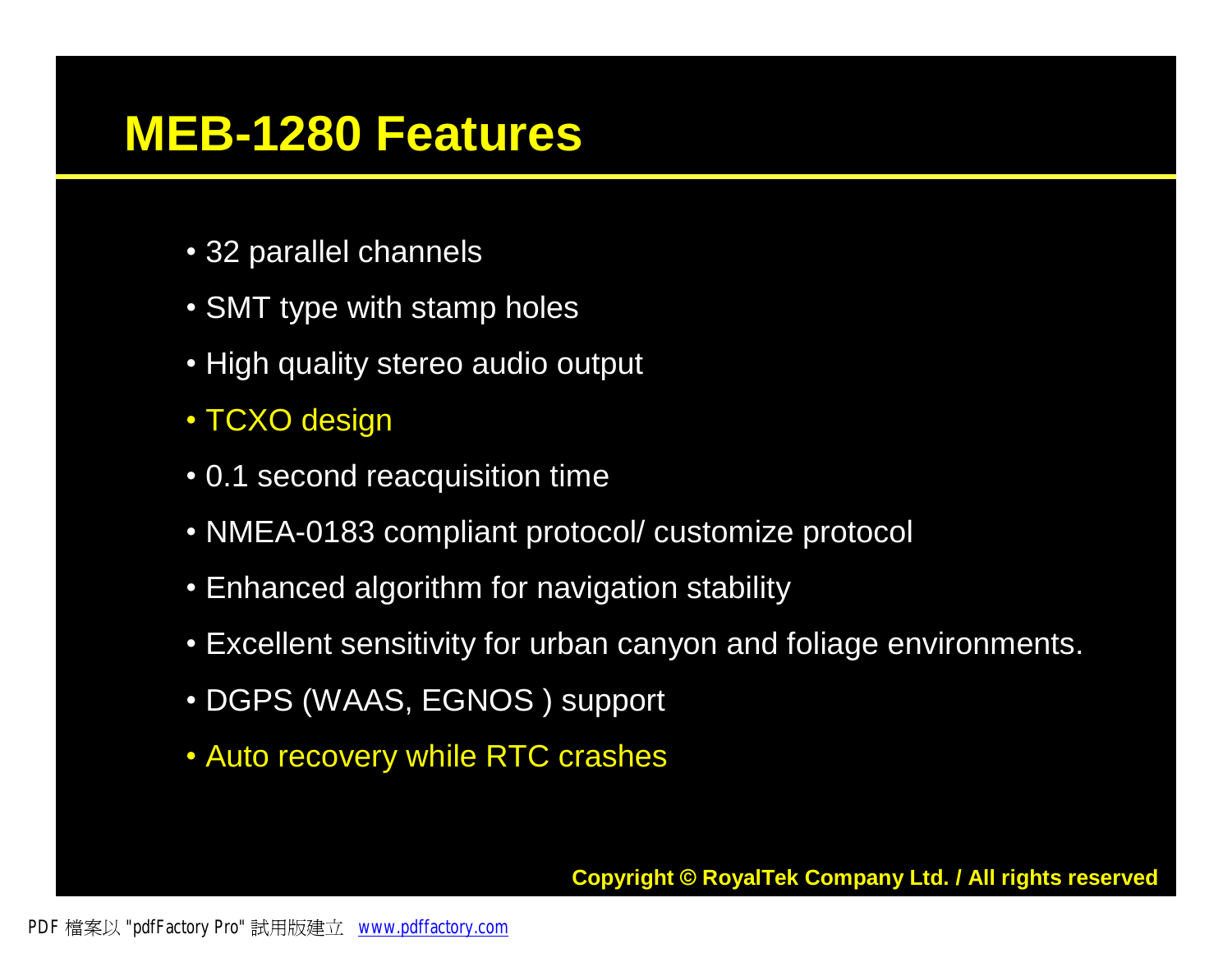# **MEB-1280 General Specification (1)**

| <b>GPS Receiver General Specification</b> |                              |  |
|-------------------------------------------|------------------------------|--|
| <b>Chipset</b>                            | MediaTek MT3318              |  |
| <b>Frequency</b>                          | L1 1575.42MHz.               |  |
| Code                                      | C.A. Code.                   |  |
| <b>Channels</b>                           | 32                           |  |
| <b>Chipset Sensitivity</b>                | -130dBm (Acquisition)        |  |
| <b>Chipset cold start</b>                 | 36 sec @ open sky (Typical)  |  |
| <b>Chipset warm start</b>                 | 33 sec @ open sky (Typical)  |  |
| <b>Chipset hot start</b>                  | 1 sec @ open sky (Typical)   |  |
| <b>Reacquisition</b>                      | <1sec typical                |  |
| <b>Position accuracy</b>                  | 3 meters at 2D RMS (w/o aid) |  |
| <b>Maximum altitude</b>                   | 18,000 m                     |  |
| <b>Maximum velocity</b>                   | $515 \text{ m/s}$            |  |
| <b>Update rate</b>                        | 1Hz                          |  |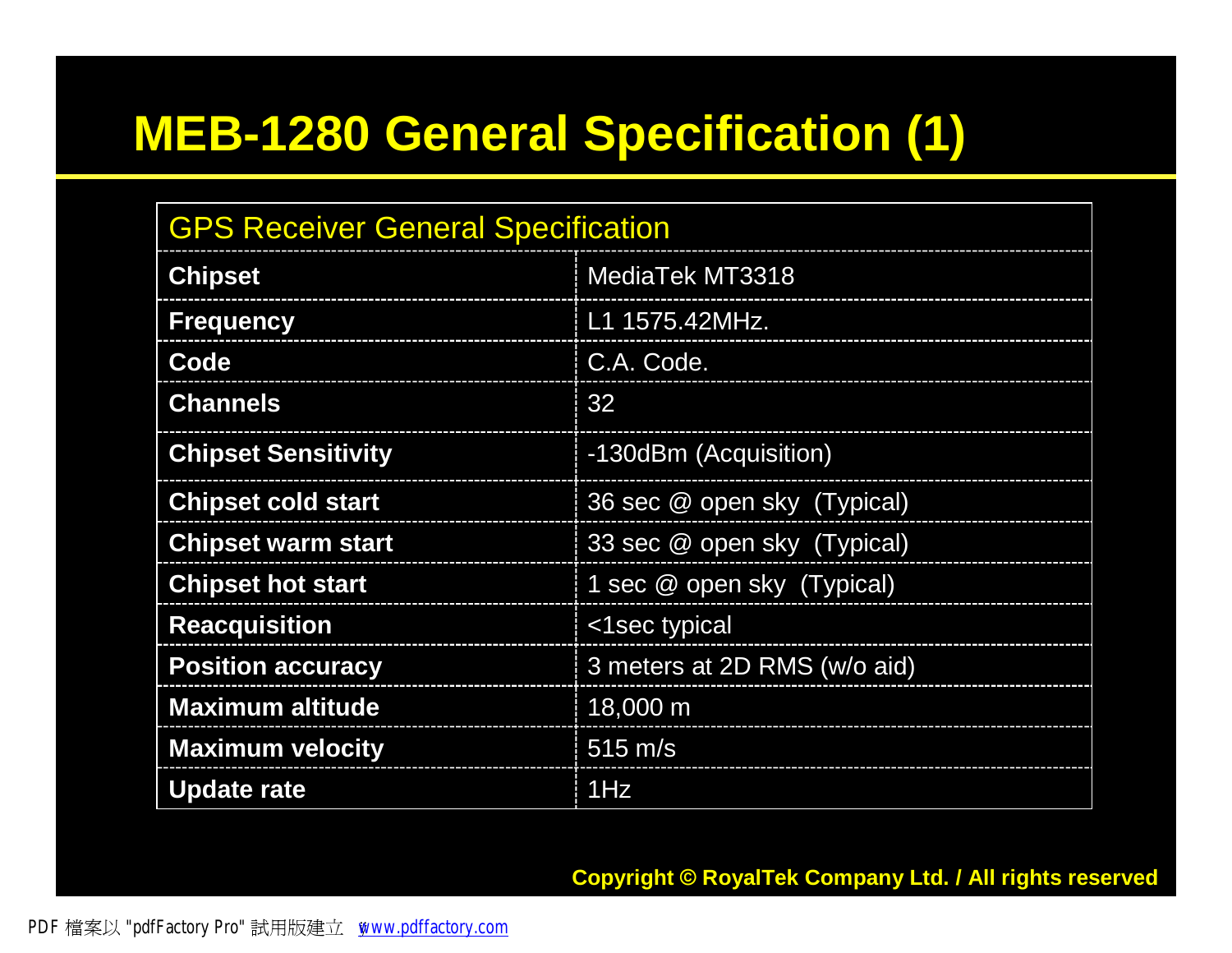# **MEB-1280 General Specification (2)**

| <b>Interface</b>               |                                                                                     |  |  |  |
|--------------------------------|-------------------------------------------------------------------------------------|--|--|--|
| <b>LNA</b>                     | <b>Not Applicable</b>                                                               |  |  |  |
| I/O Pin                        | 28pin                                                                               |  |  |  |
| <b>Mechanical requirements</b> |                                                                                     |  |  |  |
| <b>Dimension</b>               | 12.8*12.8*2.2 ( $\pm$ 0.2) mm                                                       |  |  |  |
| Weight                         | $\leq$ 0.8 grams                                                                    |  |  |  |
| <b>Power consumption</b>       |                                                                                     |  |  |  |
| <b>Vcc</b>                     | DC $3.3 \pm 5\%$                                                                    |  |  |  |
| <b>Current</b>                 | < 65mA@3.3V Typical. (Tracking mode)<br>< 40mA@3.3V Typical. (Acquisition mode)     |  |  |  |
| <b>Environment</b>             |                                                                                     |  |  |  |
| <b>Temperature</b>             | Operating temperature : $-30 \sim +85^{\circ}$<br>Storage temperature : -40 ~ +85°C |  |  |  |
| <b>Humidity</b>                | $\leq$ 95%                                                                          |  |  |  |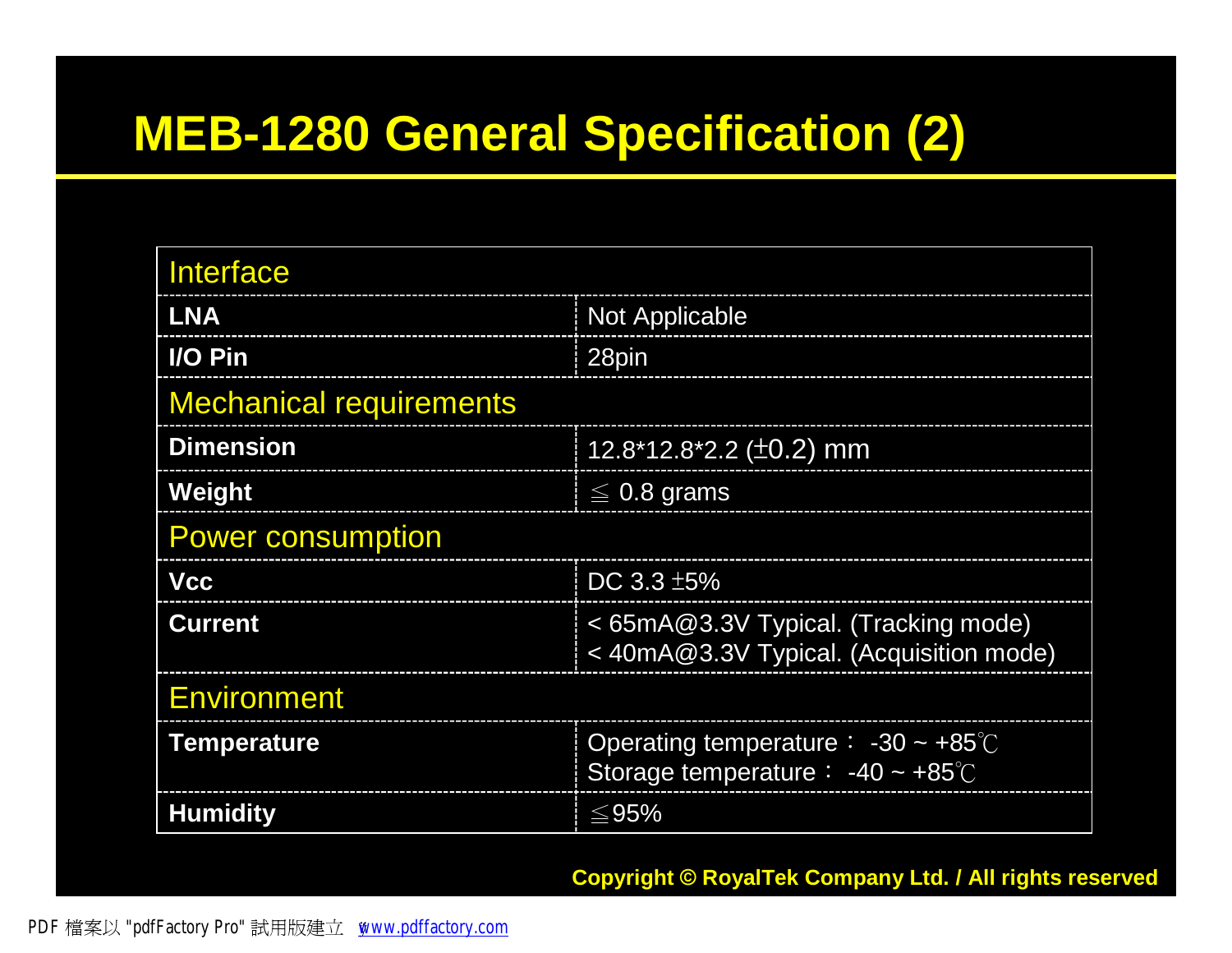# **MEB-1280 Design Appendix (1)**

#### **PIN Definition**



| Pin #                   | <b>Signal Name</b>                                             | I/O | <b>Description</b>           | <b>Characteristics</b>                   |
|-------------------------|----------------------------------------------------------------|-----|------------------------------|------------------------------------------|
| $\overline{\mathbf{1}}$ | GPS RF IN                                                      |     | GPS Signal Input             | 50 $\Omega$ @1.57542GHz                  |
| $\mathbf{P}$            | <b>GND</b>                                                     | G   | : Ground                     | <b>Reference Ground</b>                  |
| -3                      | <b>GND/SIN</b>                                                 | G   | Ground                       | Reference Ground/Serial<br>Communication |
| $\overline{4}$          | V RTC 3V3                                                      |     | <b>Backup Voltage Supply</b> | DC: +2.5V~3.6V, Current≤10uA             |
| -5                      | <b>GND</b>                                                     | G   | Ground                       | <b>Reference Ground</b>                  |
|                         | <b>Copyright © RoyalTek Company Ltd. / All rights reserved</b> |     |                              |                                          |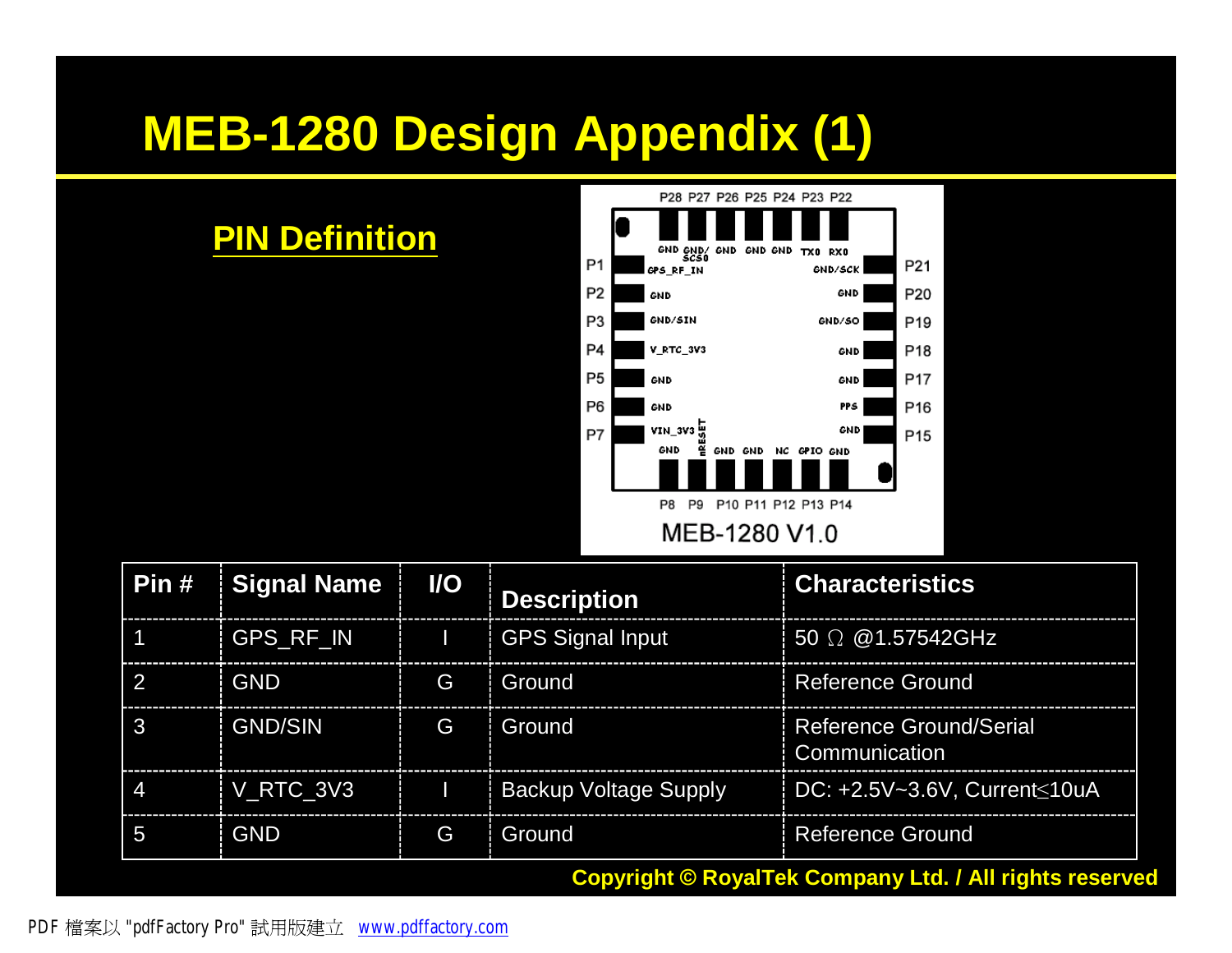# **MEB-1280 Design Appendix (2)**

| Pin#            | <b>Signal Name</b> | <b>I/O</b>             | <b>Description</b>        | <b>Characteristics</b>                                                                                                                                                                             |
|-----------------|--------------------|------------------------|---------------------------|----------------------------------------------------------------------------------------------------------------------------------------------------------------------------------------------------|
| 6               | <b>GND</b>         | G                      | Ground                    | <b>Reference Ground</b>                                                                                                                                                                            |
| $\overline{7}$  | $VIN_3V3$          | п                      | DC Supply Voltage Input   | DC +3.3V $\pm$ 5%                                                                                                                                                                                  |
| 8               | <b>GND</b>         | G                      | Ground                    | <b>Reference Ground</b>                                                                                                                                                                            |
| 9               | nReset             | Π                      | <b>Reset (Active Low)</b> | 3.6V $\geq$ V <sub>iH</sub> $\geq$ 2V, -0.3V $\leq$ V <sub>iI</sub> $\leq$ 0.8V                                                                                                                    |
| 10              | <b>GND</b>         | G                      | Ground                    | <b>Reference Ground</b>                                                                                                                                                                            |
| 11              | <b>GND</b>         | G                      | Ground                    | <b>Reference Ground</b>                                                                                                                                                                            |
| 12 <sup>°</sup> | N.C.               |                        |                           |                                                                                                                                                                                                    |
| 13              | <b>GPIO</b>        | $\mathsf{U}\mathsf{O}$ | General Purpose I/O       | $3.6 \text{V} \geq \text{V}_{\text{H}} \geq 2 \text{V}$ , -0.3V $\leq \text{V}_{\text{H}} \leq 0.8 \text{V}$<br>3.15V $\geq$ V <sub>OH</sub> $\geq$ 2.4V, -0.3V $\leq$ V <sub>OI</sub> $\leq$ 0.4V |
| 14              | <b>GND</b>         | G                      | Ground                    | <b>Reference Ground</b>                                                                                                                                                                            |
| 15              | <b>GND</b>         | G                      | Ground                    | <b>Reference Ground</b>                                                                                                                                                                            |
| 16              | <b>PPS</b>         | $\mathsf{O}$           | One Pulse per Second      | $3.15 \sqrt{2}V_{OH} \ge 2.4 V$ , -0.3V $\le V_{OH} \le 0.4 V$                                                                                                                                     |
| 17              | <b>GND</b>         | G                      | Ground                    | <b>Reference Ground</b>                                                                                                                                                                            |
| 18              | <b>GND</b>         | G                      | Ground                    | <b>Reference Ground</b>                                                                                                                                                                            |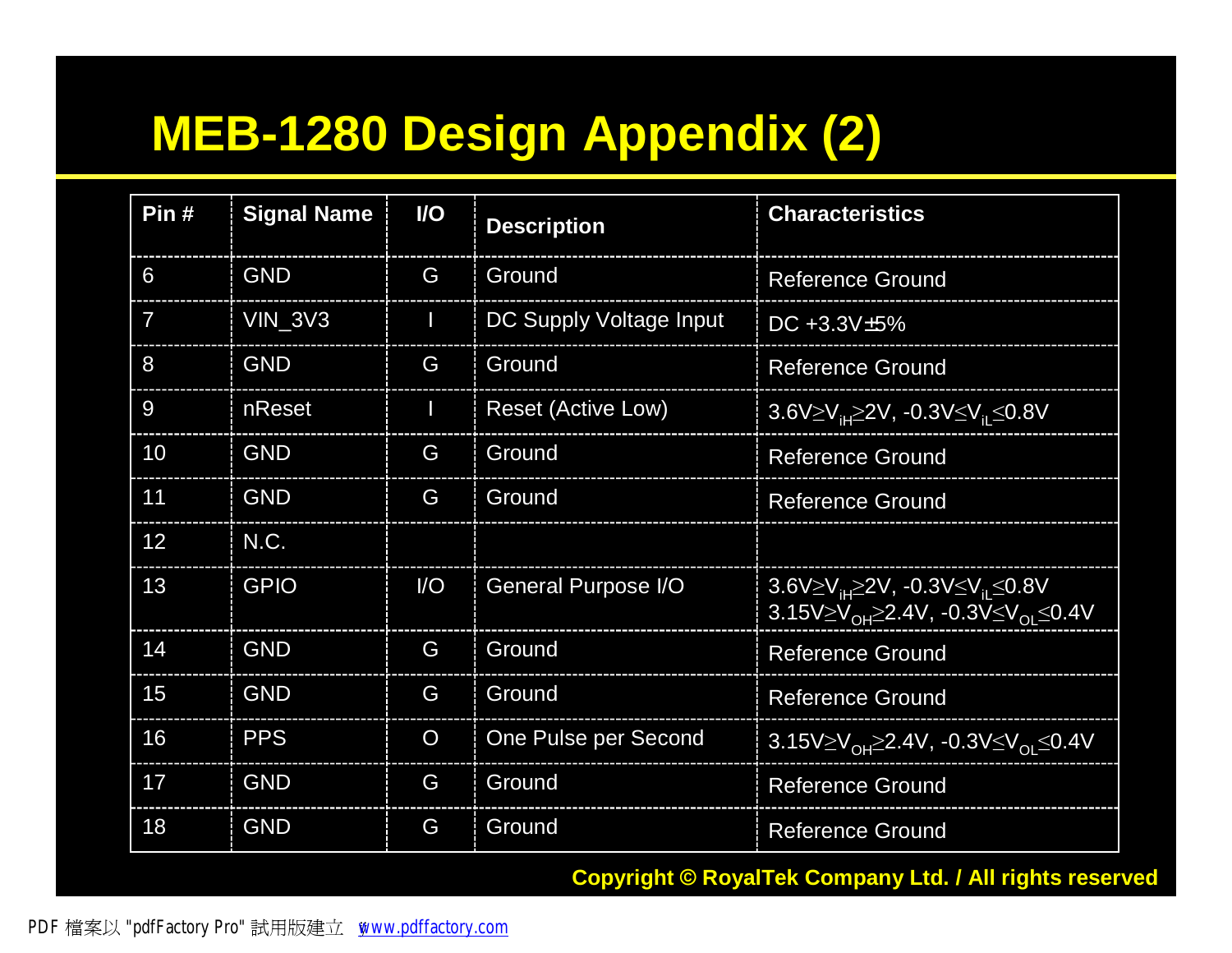# **MEB-1280 Design Appendix (3)**

| Pin# | <b>Signal Name</b> | <b>I/O</b> | <b>Description</b>   | <b>Characteristics</b>                                                      |
|------|--------------------|------------|----------------------|-----------------------------------------------------------------------------|
| 19   | GND/S0             | G          | Ground               | <b>Reference Ground/Serial</b><br>Communication                             |
| 20   | <b>GND</b>         | G          | Ground               | <b>Reference Ground</b>                                                     |
| 21   | <b>GND/SCK</b>     | G          | Ground               | <b>Reference Ground/Serial</b><br>Communication                             |
| 22   | <b>TXBO</b>        | O          | <b>Serial Port B</b> | $3.15V \geq V_{\text{OH}} \geq 2.4V$ , $-0.3V \leq V_{\text{OH}} \leq 0.4V$ |
| 23   | <b>RXBO</b>        | ı          | <b>Serial Port B</b> | $3.6V \geq V_{\text{H}} \geq 2V$ , $-0.3V \leq V_{\text{H}} \leq 0.8V$      |
| 24   | <b>GND</b>         | G          | Ground               | <b>Reference Ground</b>                                                     |
| 25   | <b>GND</b>         | G          | Ground               | <b>Reference Ground</b>                                                     |
| 26   | <b>GND</b>         | G          | Ground               | <b>Reference Ground</b>                                                     |
| 27   | GND/SCS0           | G          | Ground               | <b>Reference Ground/Serial</b><br>Communication                             |
| 28   | <b>GND</b>         | G          | Ground               | <b>Reference Ground</b>                                                     |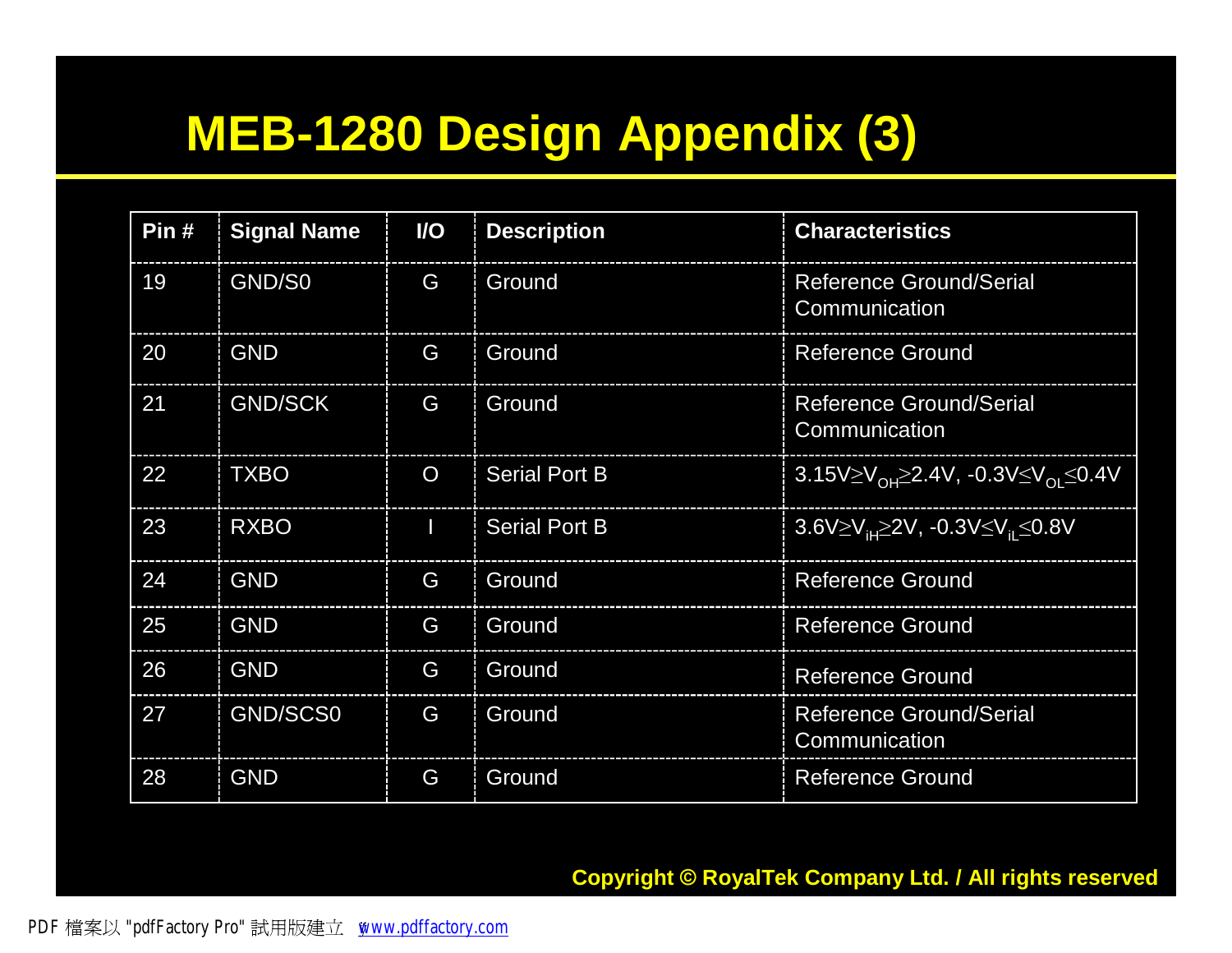# **MEB-1280 Design Appendix (4)**

#### **MEB-1280 Block Diagram**

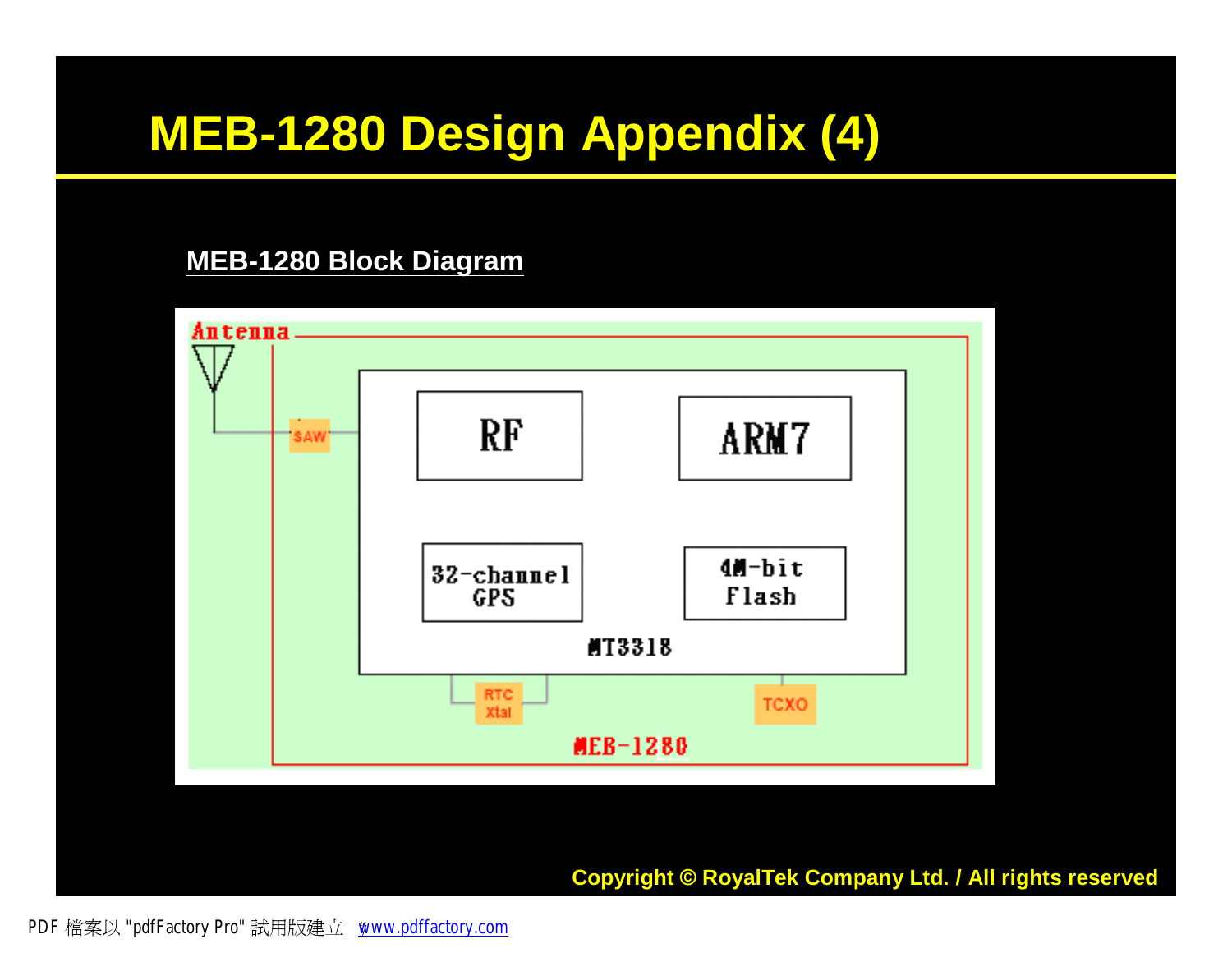### **MEB-1280 Design Appendix (5)**

**Recommend PAD Layout – Top View**

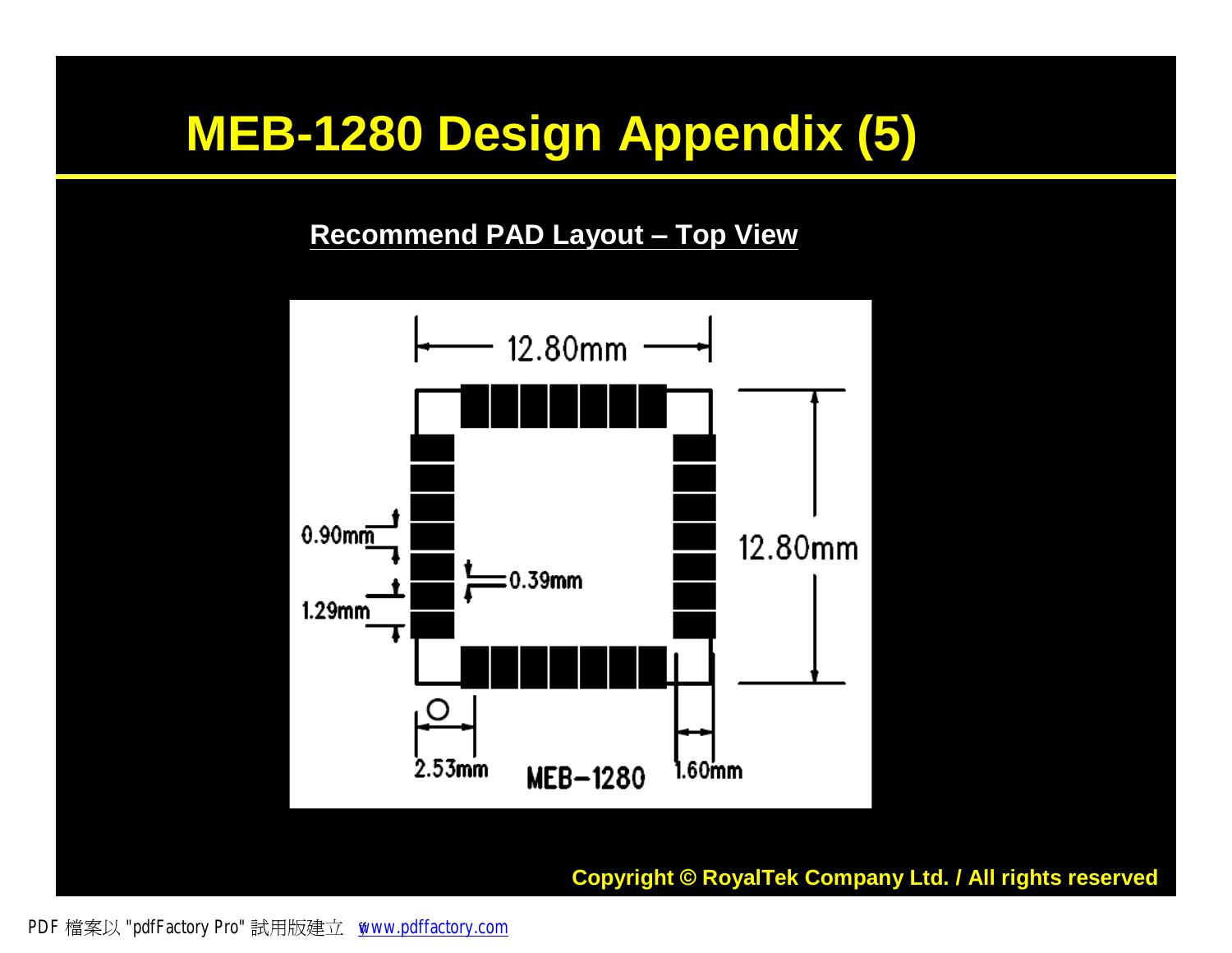### **MEB-1280 Design Appendix (6)**

#### **Reference of Application Circuit**

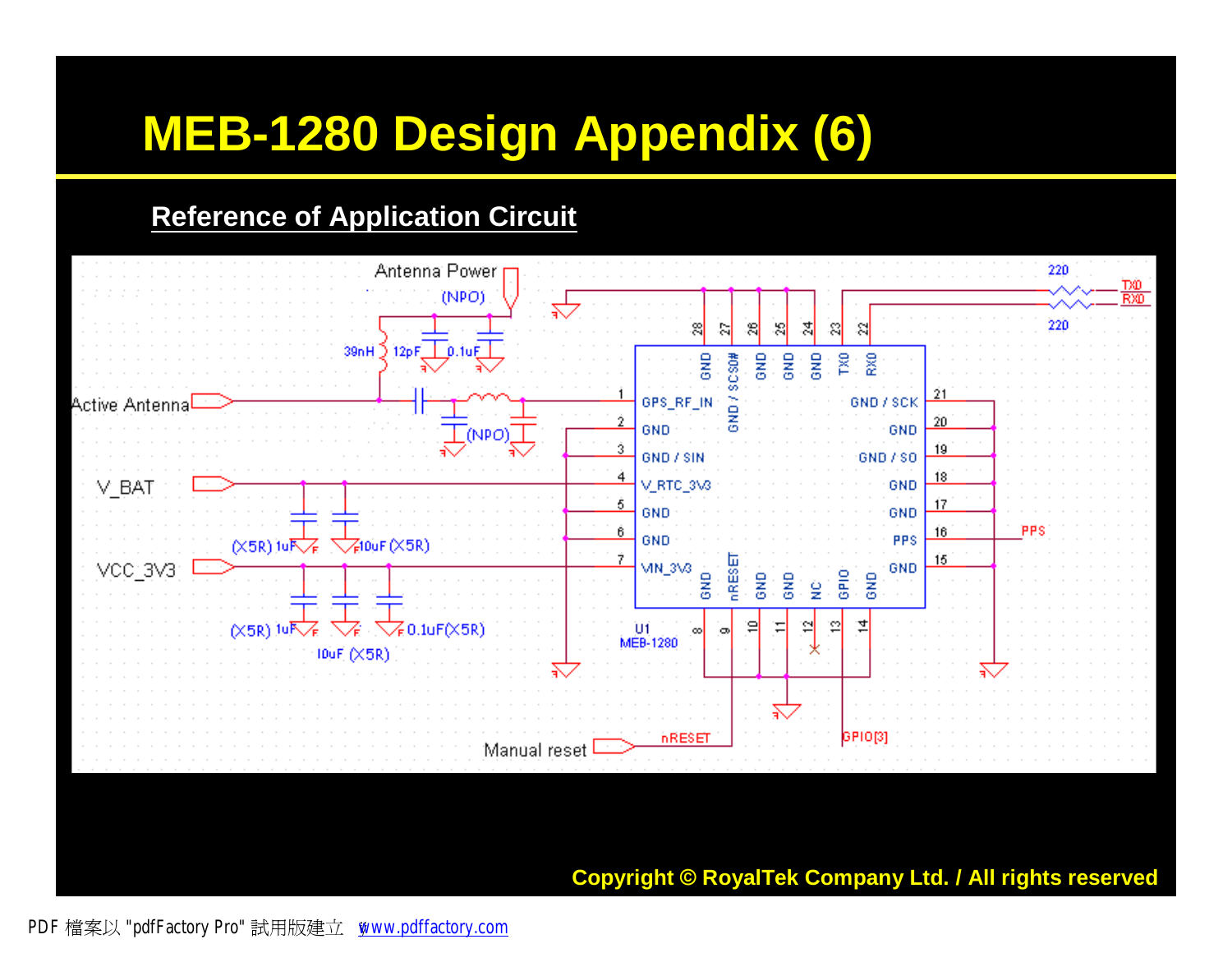### **MEB-1280 Appendix (7)**

**Tape & Reel** 

**Package Info.** 



2.1共同尺寸

| 規格      | 公差                 |
|---------|--------------------|
| 24.00   | ±0.30              |
| 16.00   | ±0.10              |
| 1.75    | ±0.10              |
| 11.50   | ±0.10              |
| 2.00    | ±0.10              |
| 1.50    | $^{+0.10}_{-0.00}$ |
| 1.50    | ±0.10              |
| 4.00    | ±0.10              |
| 40.00   | ±0.20              |
| 2.2口袋尺寸 |                    |
| 規格      | 公差                 |
| 13.10   | ±0.10              |
| 13.10   | ±0.10              |
| 2.50    | ±0.10              |
| 0.30    | ±0.05              |
|         |                    |

1.10 sprocket hole pitch cumulative tolerance ±0.20mm. 2. Carrier camber not to exceed 1mm in 250mm 3.Ao and Bo measured on a plane 0.3mm above the

bottom of the pocket. 4.Ko measured from a plane on the inside bottom of the pocket to the top surface of the carrier.

5.All dimensions meet EIA-481-B requirements.

6. Material: □ Clear Non Anti-Static Polystyrene.

Black Anti -Static Polystyrene. 7. Packing lenght per 22" reel: 73.8 Meters. 8. Component load per 13" reel: 1500 pcs.

> 1.產品編號: 12812822 2.檢驗項目及規格:(單位:mm) 3.注意事項:尺寸標準以投影機爲依據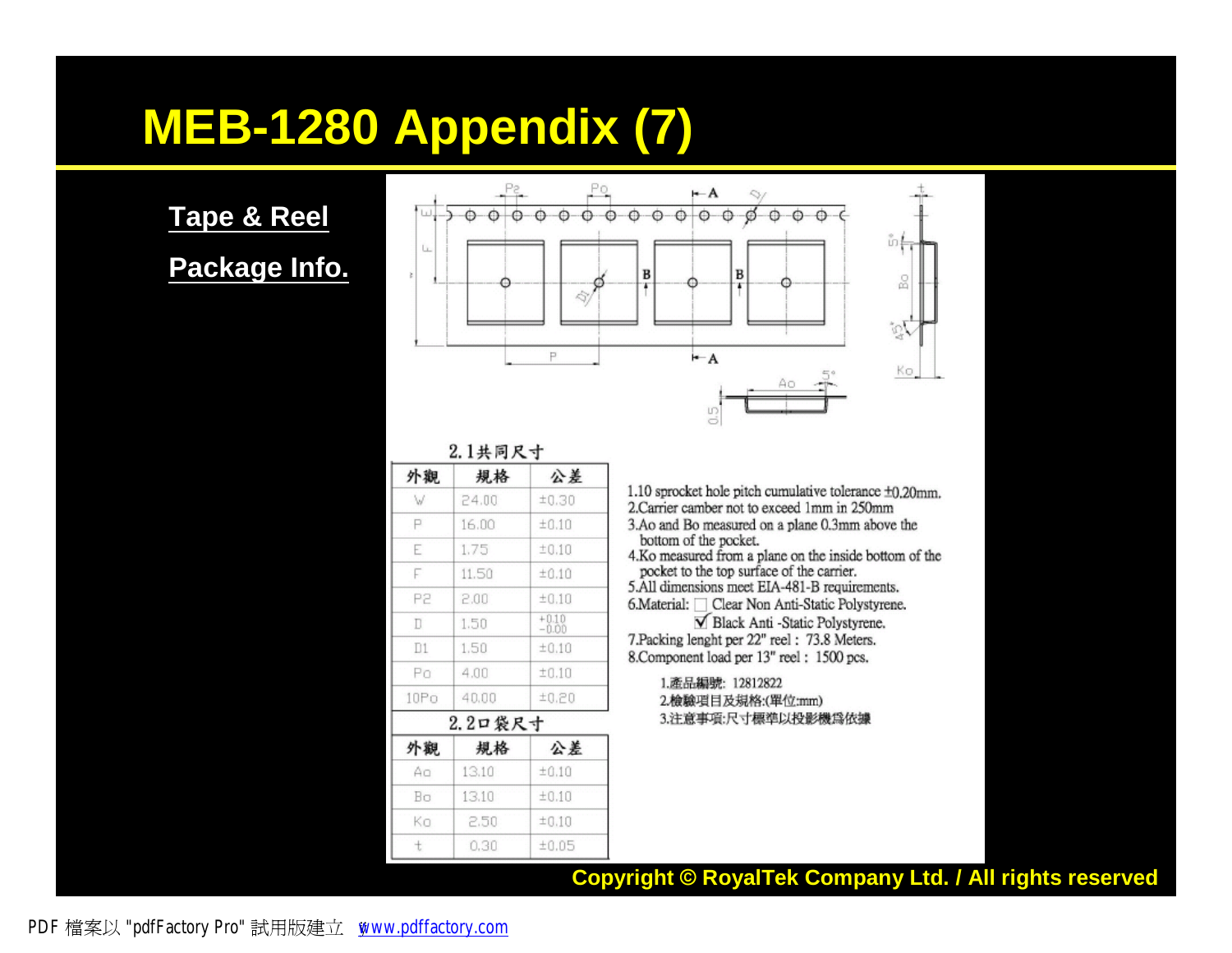# **MEB-1280 Appendix (8)**

#### **Evaluation Kit**